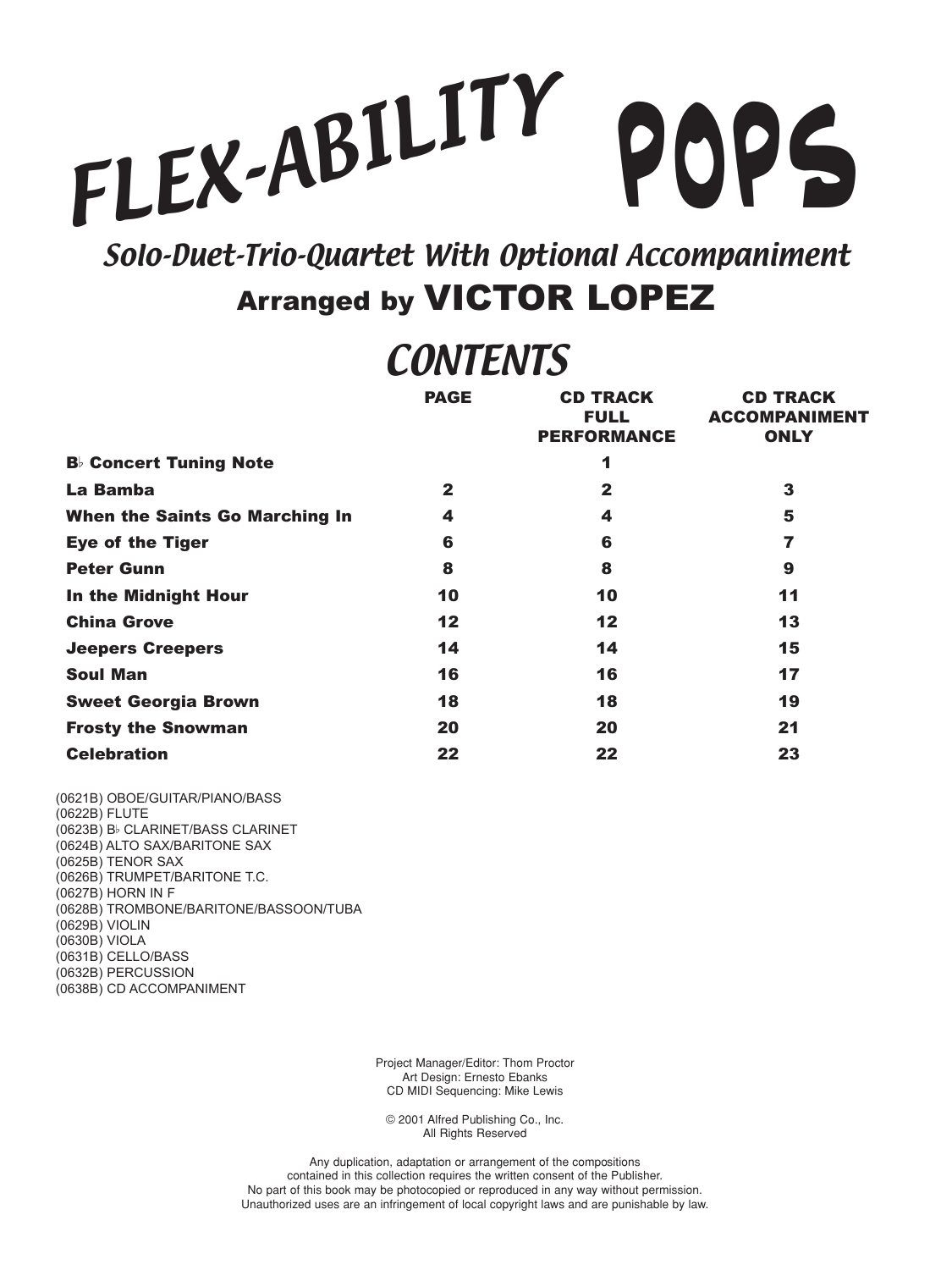**Full**

**CELLO/STRING BASS**

## **LA BAMBA**

MEXICAN FOLK SONG *Arranged by VICTOR LOPEZ*







© 2001 BELWIN-MILLS PUBLISHING CORP. (ASCAP) All Rights Assigned to and Controlled by ALFRED PUBLISHING CO., INC. All Rights Reserved including Public Performance for Profit